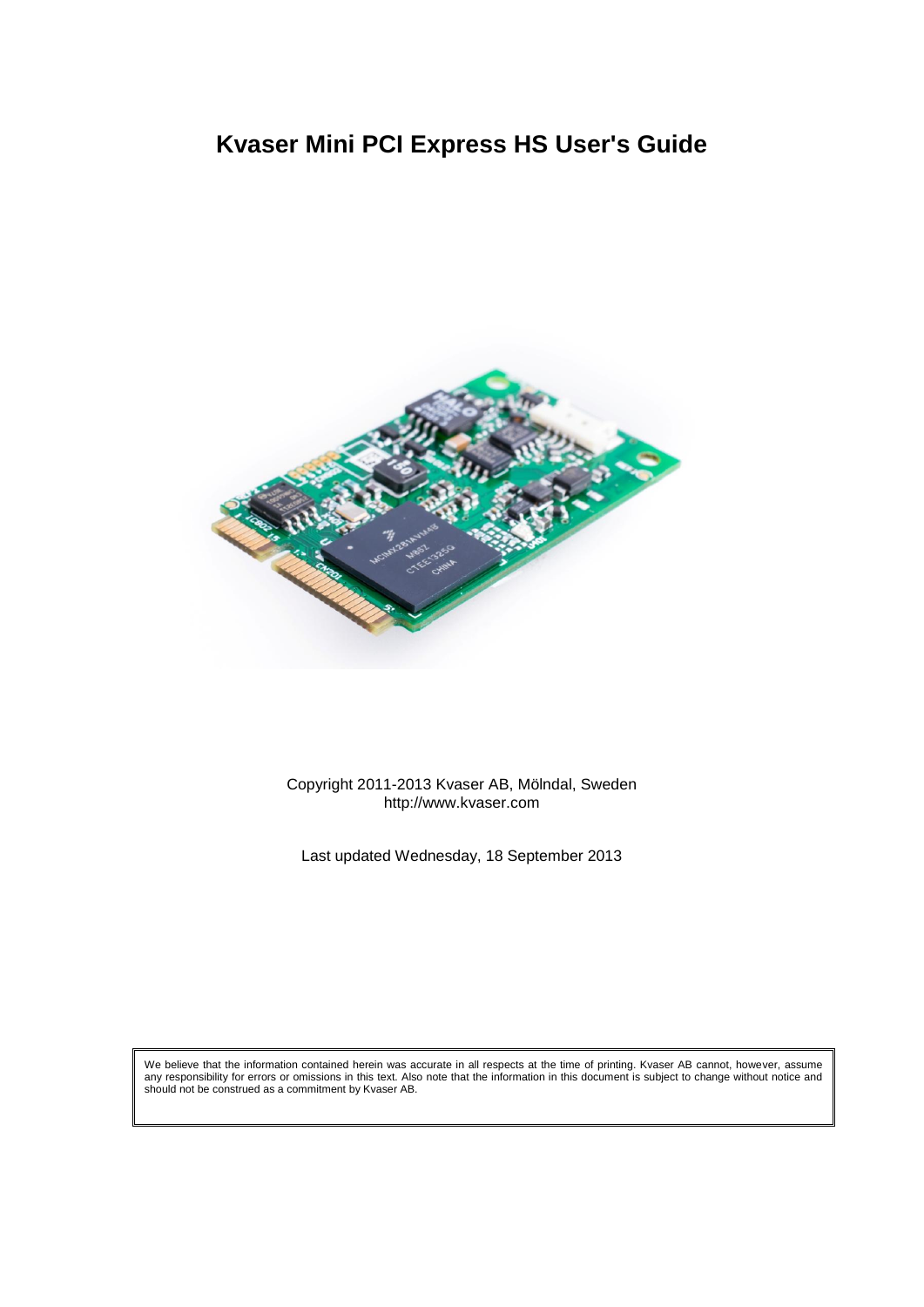(This page is intentionally left blank.)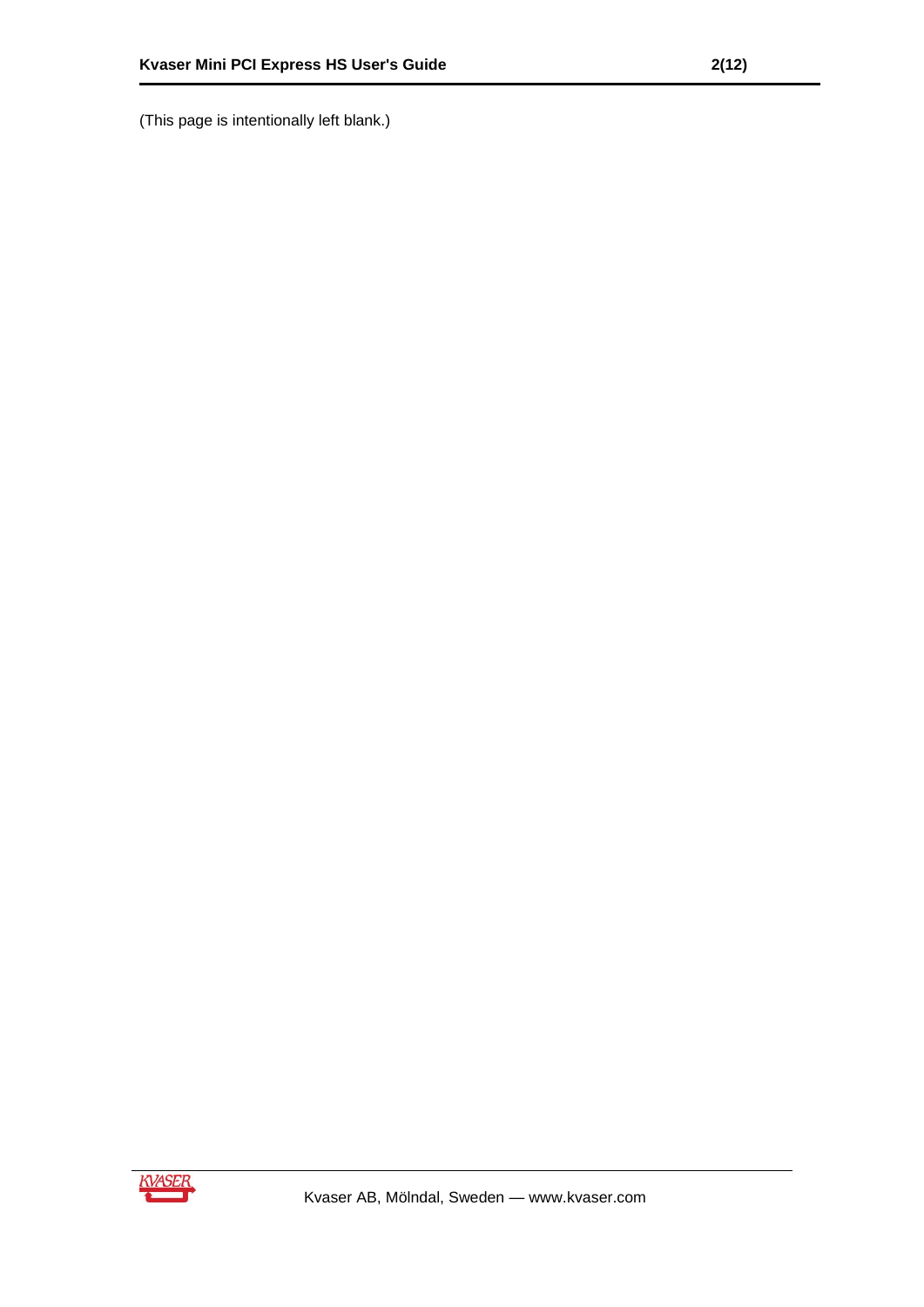# **Table of Contents**

| 1              |                   |  |  |  |
|----------------|-------------------|--|--|--|
| $\mathbf{2}$   | 2.1<br>2.2<br>2.3 |  |  |  |
| $\mathbf{3}$   |                   |  |  |  |
|                | 3.1<br>3.2<br>3.3 |  |  |  |
|                | 3.4               |  |  |  |
|                | 3.5               |  |  |  |
|                | 3.6               |  |  |  |
|                | 3.7               |  |  |  |
| $\overline{4}$ | 4.1               |  |  |  |
|                | 42                |  |  |  |
| 5              |                   |  |  |  |
| 6              |                   |  |  |  |
|                | 6.1               |  |  |  |
|                | 6.2               |  |  |  |
|                | 6.3               |  |  |  |
|                | 6.4               |  |  |  |
| $\overline{7}$ |                   |  |  |  |

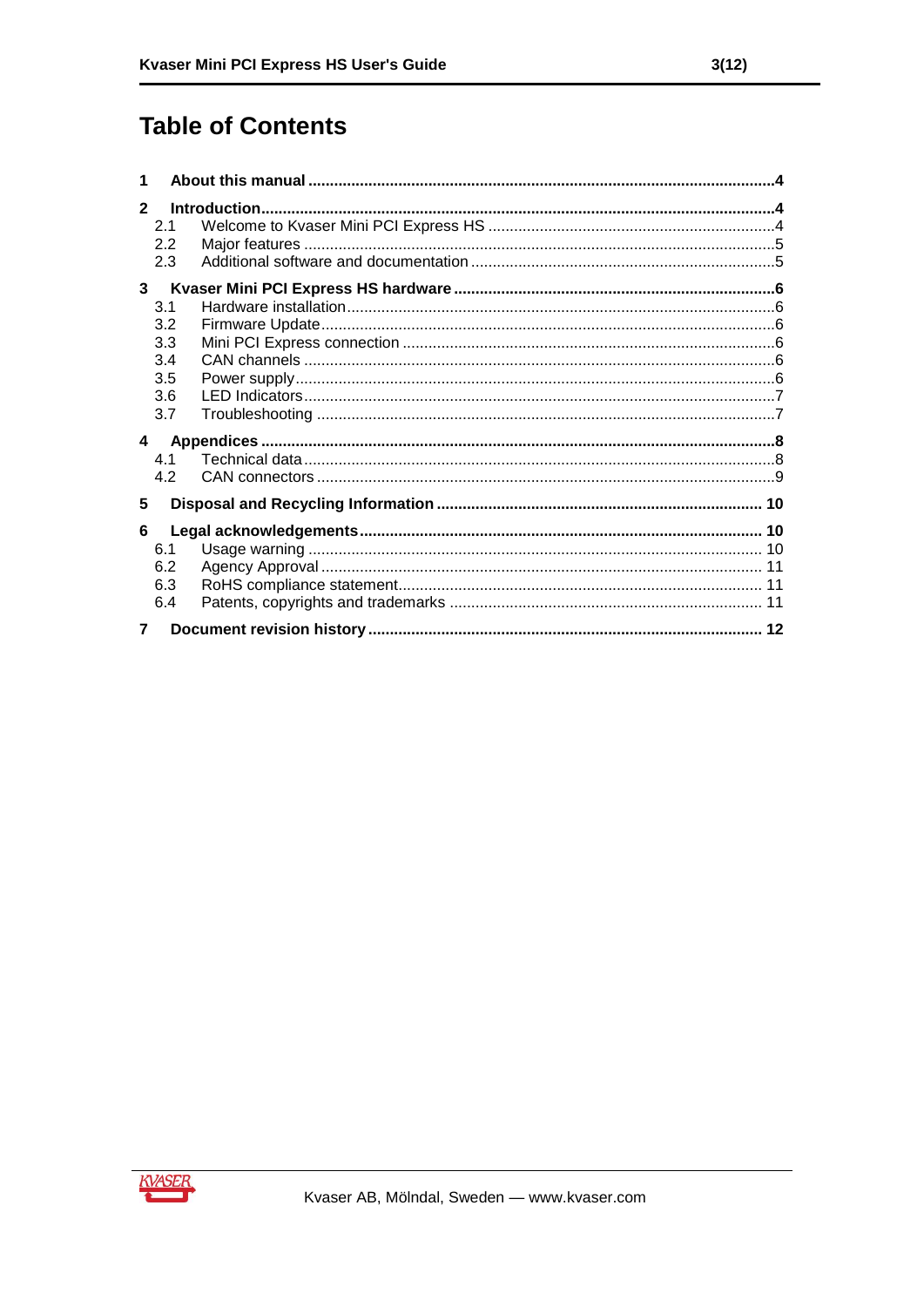# <span id="page-3-0"></span>**1 About this manual**

This manual is intended for Kvaser Mini PCI Express HS users. This document contains a description of the hardware's properties and general instructions for connecting the device to a computer.

# <span id="page-3-1"></span>**2 Introduction**

This section will describe the functions and features of the Kvaser Mini PCI Express HS.

## <span id="page-3-2"></span>*2.1 Welcome to Kvaser Mini PCI Express HS*



### **Figure 1. Kvaser Mini PCI Express HS.**

The Kvaser Mini PCI Express HS is a small, yet advanced, CAN interface.

| Table 1: Device and EAN Number. |                       |
|---------------------------------|-----------------------|
| <b>Device</b>                   | <b>Product Number</b> |
| Kvaser Mini PCI Express HS      | 73-30130-00688-1      |

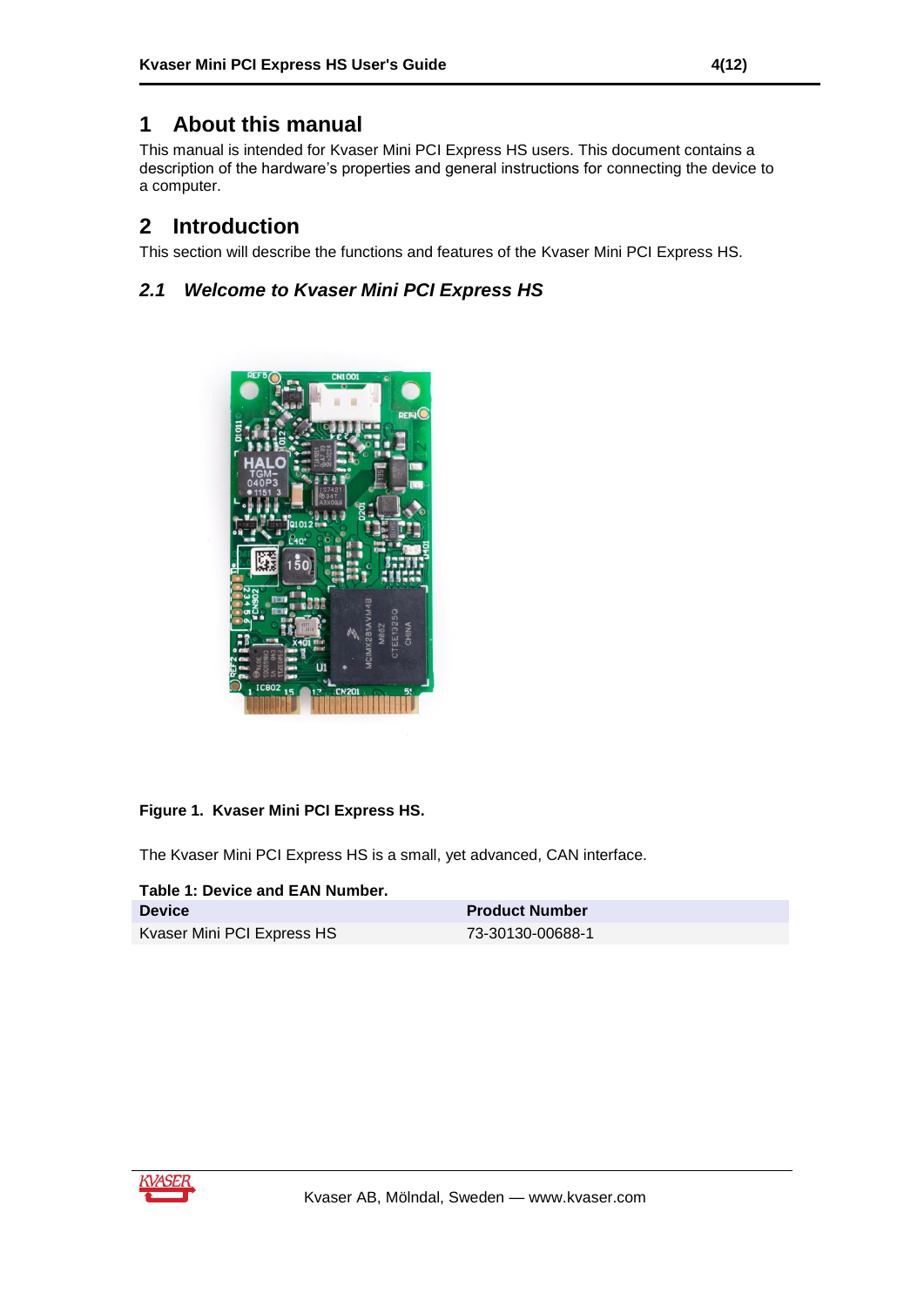### <span id="page-4-0"></span>*2.2 Major features*

- Mini PCI Express CAN interface.
- Quick and easy plug-and-play installation.
- Supports both 11-bit (CAN 2.0A) and 29-bit (CAN 2.0B active) identifiers.
- 100% compatible with applications written for other Kvaser CAN hardware with Kvaser CANLib.
- High-speed CAN connection (compliant with ISO 11898-2), up to 1 Mbit/s.
- Fully compatible with J1939, CANopen, NMEA 2000® and DeviceNet.
- Supports silent mode for analysis tools listen to the bus without interfering.
- Simultaneous operation of multiple devices.

### <span id="page-4-1"></span>*2.3 Additional software and documentation*

- Kvaser CANLIB SDK, which includes everything you need to develop software for the Kvaser CAN hardware. Includes full documentation and many sample programs, written in C, C++, C#, Delphi, and Visual Basic. All Kvaser CAN interface hardware shares a common software API. Programs written for one device type will run without modification on other device types!
- On-line documentation in Windows® HTML Help and Adobe Acrobat format.
- The latest versions of documentation, software and drivers can be downloaded for free at www.kvaser.com or purchased separately on CD.

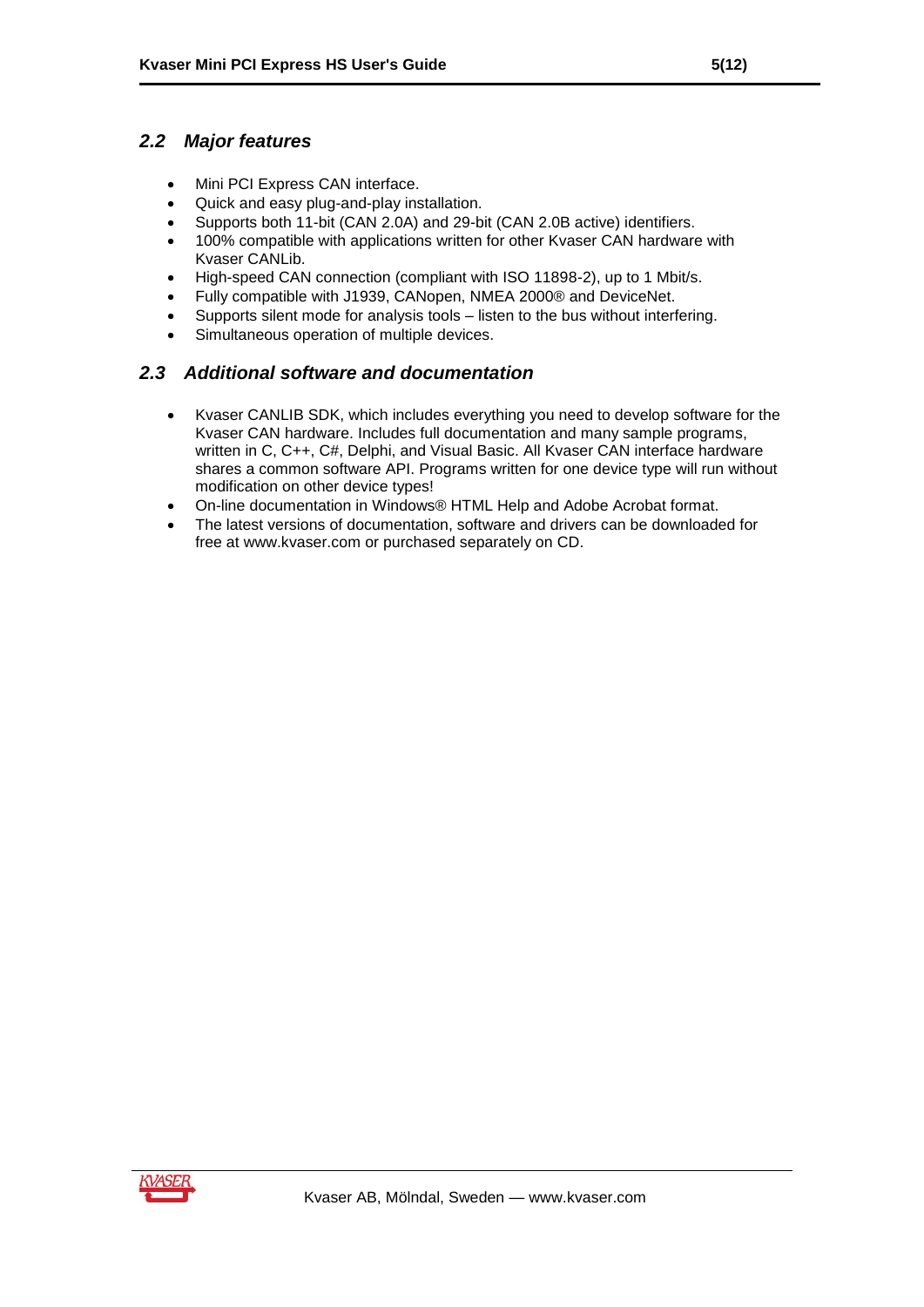# <span id="page-5-0"></span>**3 Kvaser Mini PCI Express HS hardware**

<span id="page-5-1"></span>In this section you can read more about the CAN channels, power supply and led indicators.

### *3.1 Hardware installation*

The Kvaser Mini PCI Express HS may be inserted in any free Mini PCI Express slot on the host computer that supports USB. You do need to switch the power off before inserting or removing the device. For the Kvaser Mini PCI Express HS to communicate with the host computer, compatible versions of the Kvaser driver and firmware must be installed. The firmware is downloaded and installed directly on the Kvaser Mini PCI Express HS. The driver is installed on the host computer.

To communicate with the host computer, the correct version of the Kvaser driver must be installed. The installation file, kvaser\_drivers\_setup.exe, and instructions can be found on the attached CD but it is recommended that the latest version is downloaded from [http://www.kvaser.com/download/.](http://www.kvaser.com/download/)

### <span id="page-5-2"></span>*3.2 Firmware Update*

Firmware updates and upgrade instructions can be found at [http://www.kvaser.com/download/.](http://www.kvaser.com/download/) Use "Kvaser Hardware" to see the current firmware version of your Kvaser Mini PCI Express HS.

### <span id="page-5-3"></span>*3.3 Kvaser Mini PCI Express HS connection*



The Kvaser Mini PCI Express HS is a Card of type F2 (Full-Mini with bottom side keep outs).

### <span id="page-5-4"></span>*3.4 CAN channels*

The standard Kvaser Mini PCI Express HS has one CAN channel and has a 4-pin Molex connector (see chapter [4.2](#page-8-0) [CAN connectors\)](#page-8-0).

### <span id="page-5-5"></span>*3.5 Power supply*

The Kvaser Mini PCI Express HS is powered from the Mini PCI Express connector.

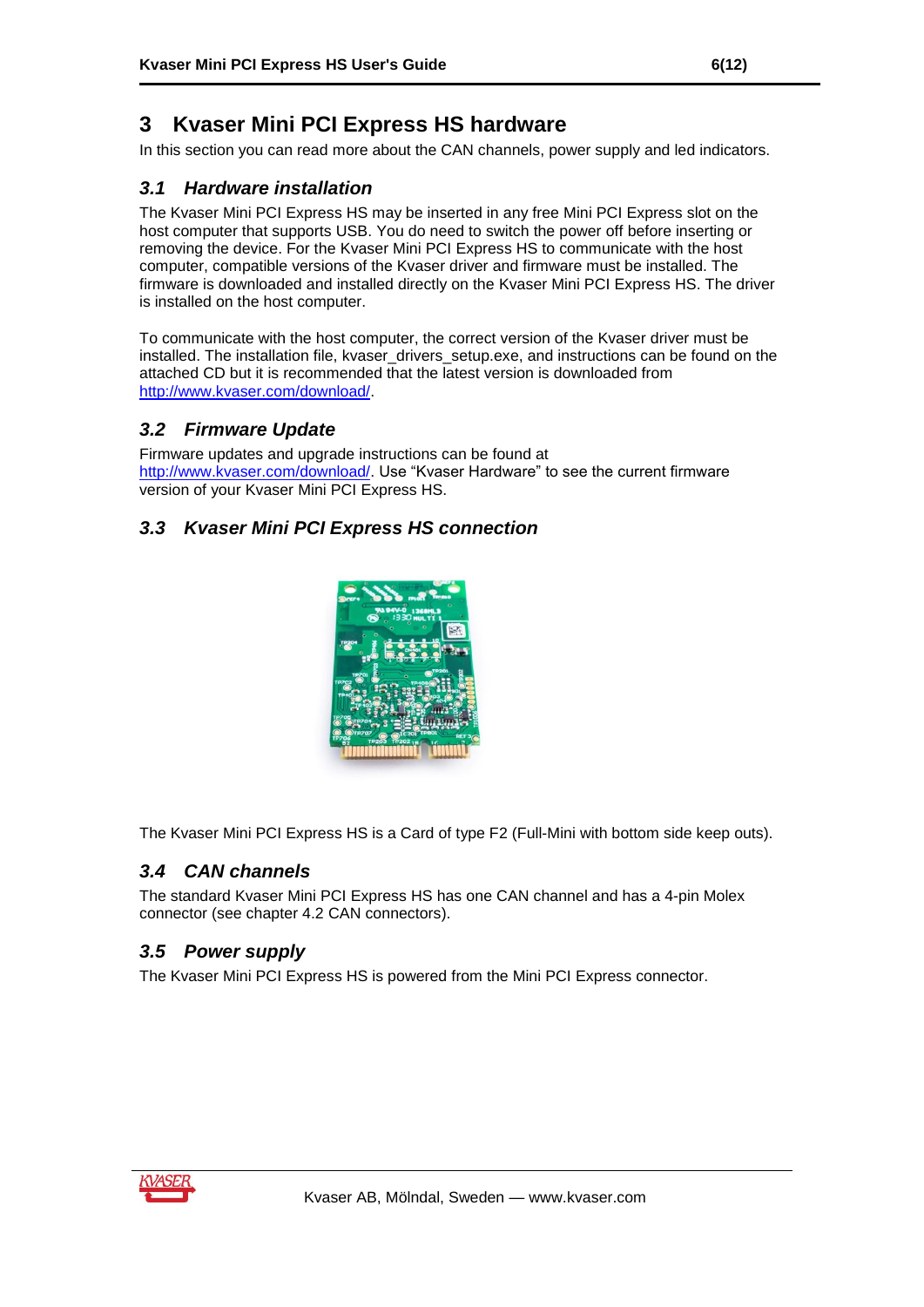## <span id="page-6-0"></span>*3.6 LED Indicators*

The Kvaser Mini PCI Express HS has one LED, it's functionality is shown in [Table 2.](#page-6-2)

### <span id="page-6-2"></span>**Table 2 LED configuration**

| <b>LED</b> | <b>Function</b>   | <b>Description</b>                                                                   |
|------------|-------------------|--------------------------------------------------------------------------------------|
| Green      | Power             | Steady light when unit is powered and working.                                       |
|            | USB configuration | Blinking once every three seconds when something is<br>wrong with the USB connection |
|            | Firmware          | 2 Hz flash if something is wrong with the firmware or<br>configuration.              |

## <span id="page-6-1"></span>*3.7 Troubleshooting*



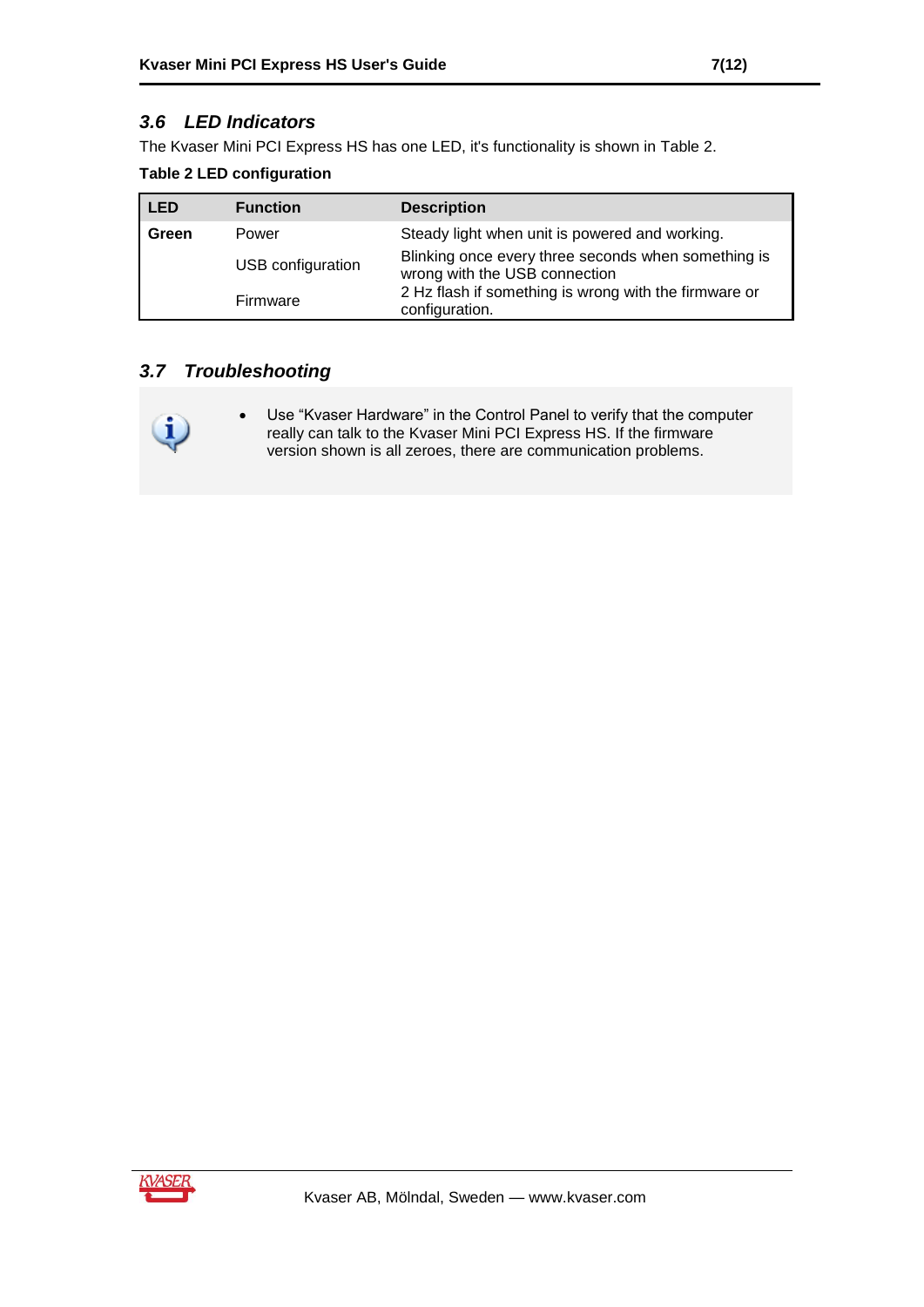# <span id="page-7-0"></span>**4 Appendices**

In this section you will find technical information about the Kvaser Mini PCI Express HS and its connectors.

### <span id="page-7-1"></span>*4.1 Technical data*

In [Table 3](#page-7-2) below you will find the Kvaser Mini PCI Express HS's technical specifications.

<span id="page-7-2"></span>

| Table 3: Kvaser Mini PCI Express HS Technical Specifications. |  |
|---------------------------------------------------------------|--|
|---------------------------------------------------------------|--|

| <b>CAN Channels</b>           | 1                                                                                                   |
|-------------------------------|-----------------------------------------------------------------------------------------------------|
| <b>CAN Transceivers</b>       | TJA1051T (Compliant with ISO 11898-2)                                                               |
| <b>CAN Controller</b>         | Built into the processor                                                                            |
| <b>CAN Bit Rate</b>           | 40 to 1000 kbit/s                                                                                   |
| Time stamp resolution         | $25 \mu s$                                                                                          |
| <b>Error Frame Detection</b>  | Yes                                                                                                 |
| <b>Error Frame Generation</b> | <b>No</b>                                                                                           |
| Silent mode                   | Yes                                                                                                 |
| PC interface                  | Mini PCI Express with USB 2.0.                                                                      |
|                               |                                                                                                     |
| Power consumption             | Typical values are:<br>180mA @ 3.3V from Mini PCI Express slot.                                     |
| Hardware configuration        | Done by software (Plug & Play).                                                                     |
| Software requirements         | Windows XP or later.<br>(For other operating systems, see Kvaser web or contact Kvaser<br>support.) |
| Weight                        | 6g excluding cables and connectors.                                                                 |
| Operating temperature         | $-40$ °C $+85$ °C                                                                                   |
| Storage temperature           | -55 °C  +90 °C                                                                                      |

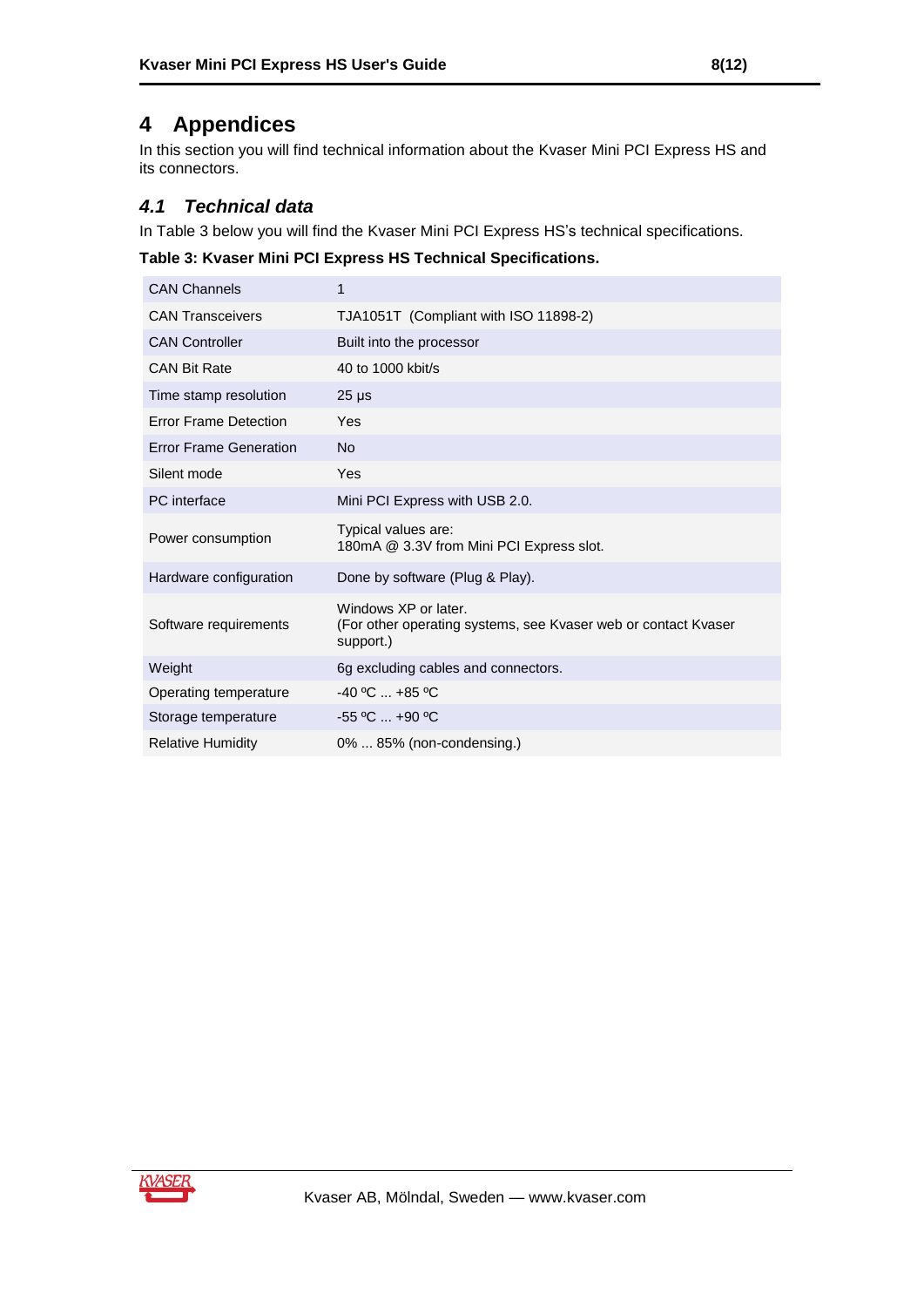### <span id="page-8-0"></span>*4.2 CAN connectors*

The Kvaser Mini PCI Express HS has one high-speed CAN channel with a 4-pin Molex connector (53780-0470) with the pinning described in [Table 4.](#page-8-1)

#### <span id="page-8-1"></span>**Table 4: Molex pin configuration.**

| pin number     | <b>Function</b> |
|----------------|-----------------|
| $\overline{1}$ | <b>GND</b>      |
| $\overline{2}$ | CAN_H           |
| 3              | $CAN_L$         |
| $\overline{4}$ | Shield          |

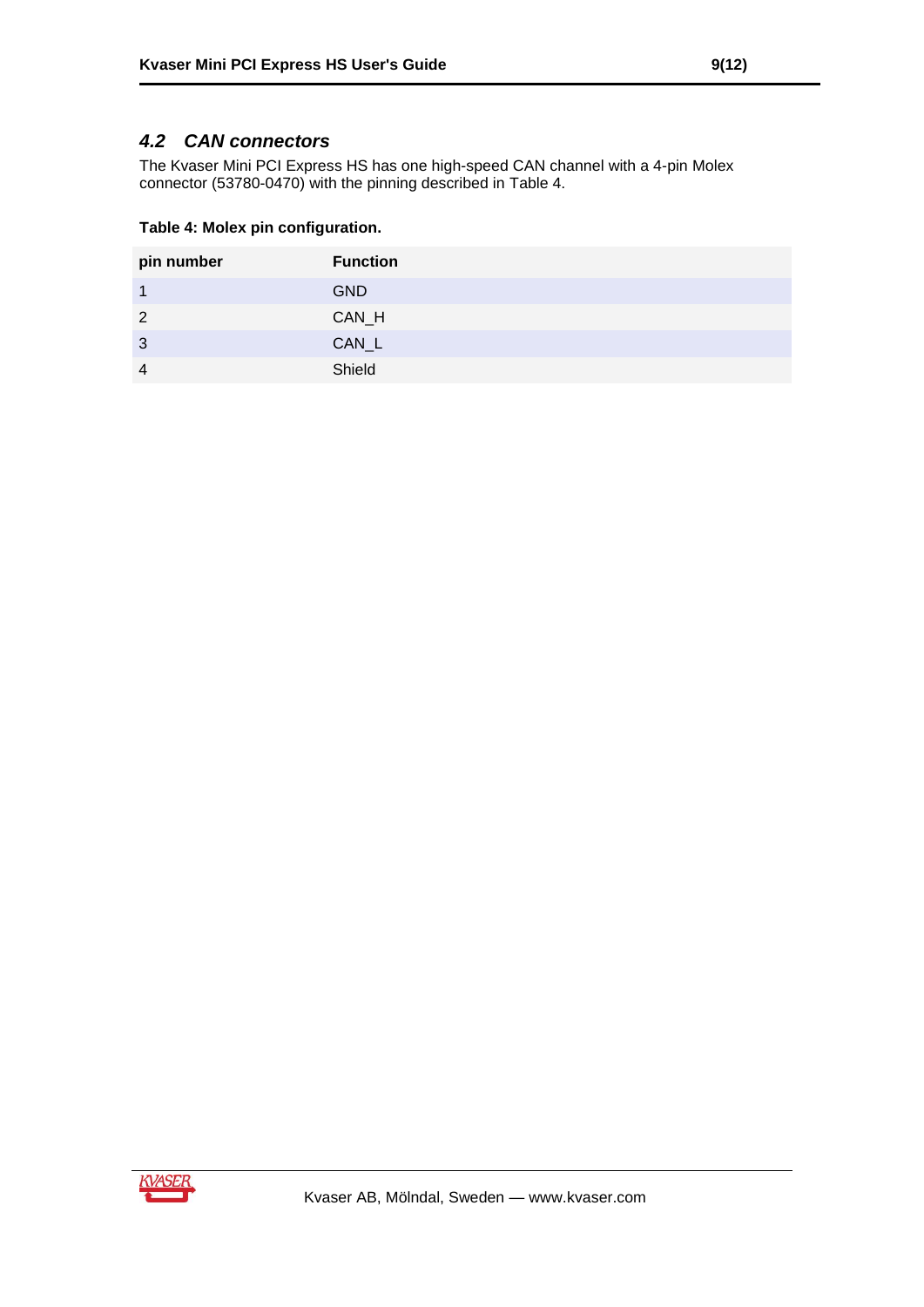# <span id="page-9-0"></span>**5 Disposal and Recycling Information**



When this product reaches its end of life, please dispose of it according to your local environmental laws and guidelines.

## <span id="page-9-1"></span>**6 Legal acknowledgements**

### <span id="page-9-2"></span>*6.1 Usage warning*



### **WARNING FOR ALL USERS**

WARNING! - YOUR USE OF THIS DEVICE MUST BE DONE WITH CAUTION AND A FULL UNDERSTANDING OF THE RISKS!

THIS WARNING IS PRESENTED TO INFORM YOU THAT THE OPERATION OF THIS DEVICE MAY BE DANGEROUS. YOUR ACTIONS CAN INFLUENCE THE BEHAVIOR OF A CAN-BASED DISTRIBUTED EMBEDDED SYSTEM, AND DEPENDING ON THE APPLICATION, THE CONSEQUENCES OF YOUR IMPROPER ACTIONS COULD CAUSE SERIOUS OPERATIONAL MALFUNCTION, LOSS OF INFORMATION, DAMAGE TO EQUIPMENT, AND PHYSICAL INJURY TO YOURSELF AND OTHERS. A POTENTIALLY HAZARDOUS OPERATING CONDITION IS PRESENT WHEN THE FOLLOWING TWO CONDITIONS ARE CONCURRENTLY TRUE: THE PRODUCT IS PHYSICALLY INTERCONNECTED TO A REAL DISTRIBUTED EMBEDDED SYSTEM; AND THE FUNCTIONS AND OPERATIONS OF THE REAL DISTRIBUTED EMBEDDED SYSTEM ARE CONTROLLABLE OR INFLUENCED BY THE USE OF THE CAN NETWORK. A POTENTIALLY HAZARDOUS OPERATING CONDITION MAY RESULT FROM THE ACTIVITY OR NON-ACTIVITY OF SOME DISTRIBUTED EMBEDDED SYSTEM FUNCTIONS AND OPERATIONS, WHICH MAY RESULT IN SERIOUS PHYSICAL HARM OR DEATH OR CAUSE DAMAGE TO EQUIPMENT, DEVICES, OR THE SURROUNDING ENVIRONMENT.

WITH THIS DEVICE, YOU MAY POTENTIALLY:

- CAUSE A CHANGE IN THE OPERATION OF THE SYSTEM, MODULE, DEVICE, CIRCUIT, OR OUTPUT.
- TURN ON OR ACTIVATE A MODULE, DEVICE, CIRCUIT, OUTPUT, OR FUNCTION.
- TURN OFF OR DEACTIVATE A MODULE, DEVICE, CIRCUIT, OUTPUT, OR FUNCTION.
- INHIBIT, TURN OFF, OR DEACTIVATE NORMAL OPERATION.
- MODIFY THE BEHAVIOR OF A DISTRIBUTED PRODUCT.
- **ACTIVATE AN UNINTENDED OPERATION.**
- PLACE THE SYSTEM, MODULE, DEVICE, CIRCUIT, OR OUTPUT INTO AN UNINTENDED MODE.

ONLY THOSE PERSONS WHO:

(A) ARE PROPERLY TRAINED AND QUALIFIED WITH RESPECT TO THE USE OF THE DEVICE,

(B) UNDERSTAND THE WARNINGS ABOVE, AND

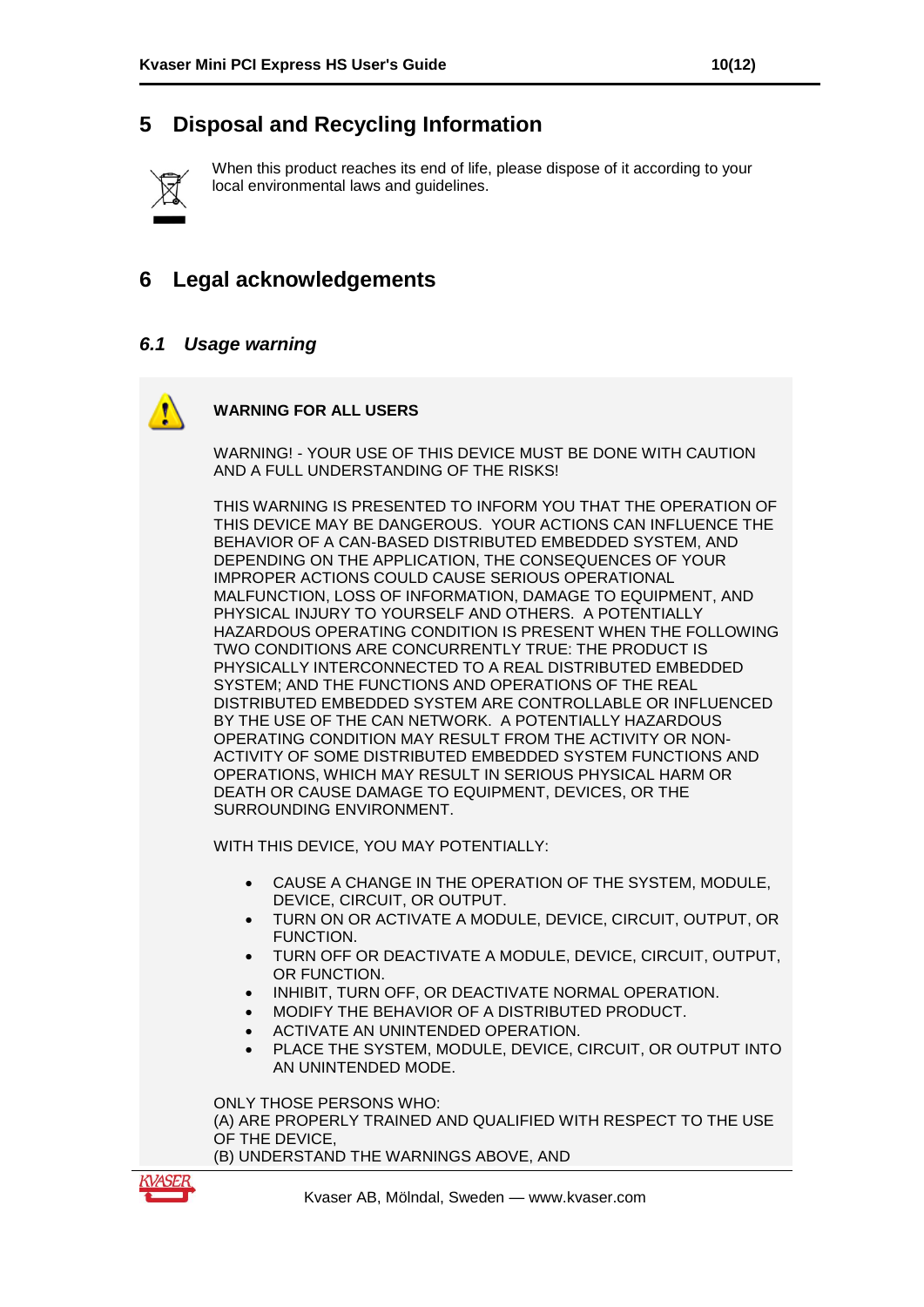(C) UNDERSTAND HOW THIS DEVICE INTERACTS WITH AND IMPACTS THE FUNCTION AND SAFETY OF OTHER PRODUCTS IN A DISTRIBUTED SYSTEM AND THE APPLICATION FOR WHICH THIS DEVICE WILL BE APPLIED, MAY USE THE DEVICE.

PLEASE NOTE THAT YOU CAN INTEGRATE THIS PRODUCT AS A SUBSYSTEM INTO HIGHER-LEVEL SYSTEMS. IN CASE YOU DO SO, KVASER AB HEREBY DECLARES THAT KVASER AB'S WARRANTY SHALL BE LIMITED TO THE CORRECTION OF DEFECTS, AND KVASER AB HEREBY EXPRESSLY DISCLAIMS ANY LIABILITY OVER AND ABOVE THE REFUNDING OF THE PRICE PAID FOR THIS DEVICE, SINCE KVASER AB DOES NOT HAVE ANY INFLUENCE ON THE IMPLEMENTATIONS OF THE HIGHER-LEVER SYSTEM, WHICH MAY BE DEFECTIVE.

## <span id="page-10-0"></span>*6.2 Agency Approval*

#### **CE**

The equipment complies with the directive 2004/108/EC of the European Parliament and the following applicable standards EN 55 022:2010 (emission), EN 55 024:2010 (immunity) and EN 61000-6-2:2005 (industrial level immunity).

#### **FCC Compliance**

This equipment has been tested and found to comply with the limits for a Class A digital device, pursuant to part 15 of the FCC Rules. These limits are designed to provide reasonable protection against harmful interference when the equipment is operated in a commercial environment. This equipment generates, uses, and can radiate radio frequency energy and, if not installed and used in accordance with the instruction manual, may cause harmful interference to radio communications. Operation of this equipment in a residential area is likely to cause harmful interference in which case the user will be required to correct the interference at his own expense.

### <span id="page-10-1"></span>*6.3 RoHS compliance statement*

This product is manufactured in accordance with directive 2002/95/EC on the Restriction of the use of certain Hazardous Substances in electrical and electronic equipment (RoHS.)

### <span id="page-10-2"></span>*6.4 Patents, copyrights and trademarks*

All trademarks are the property of their respective owner. Windows® is a registered trademark of Microsoft Corporation in the United States and other countries.

DeviceNet<sup>™</sup> is a Trademark of Open DeviceNet Vendor Association, Inc.

NMEA 2000® is the registered trademark of the National Marine Electronics Association, Inc.

The products described in this document are protected by U.S. patent 5,696,911 and 7,100,042.